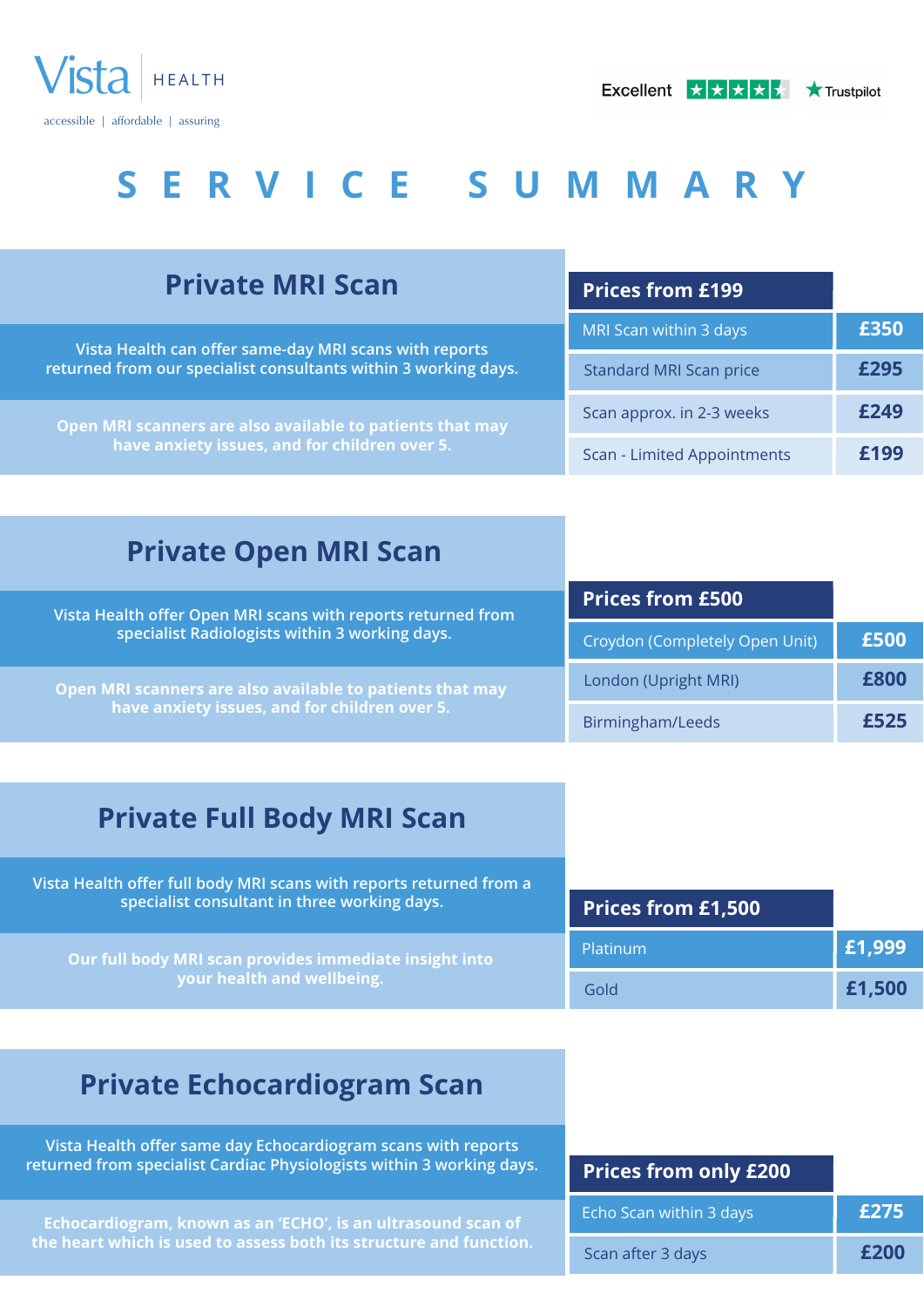## **Private Ultrasound Scan**

**Vista Health offer same-day Ultrasound scans with reports returned from specialist Sonographers within 3 working days.**

**Ultrasound scans use high-frequency sound waves to take images of the inside of your body, also known as a Sonogram.**

| <b>Prices from £150</b>       |      |
|-------------------------------|------|
| Ultrasound scan within 3 days | £199 |
| Scan after 3 days             | £150 |

### **DEXA Scan**

**Vista Health can offer same-day Dexa scans with reports returned from our specialist consultants within 3 working days.**

**DEXA scan measures the density of your bones and can help find out if you are at a higher risk of osteoporosis.**

### **Fixed price £125**

### **Private CT Scan**

| Vista Health offer CT scans with reports from specialist<br>consultants in 3 working days. | <b>Prices from £395</b> |      |
|--------------------------------------------------------------------------------------------|-------------------------|------|
| A CT is a painless, non-invasive procedure which uses X-ray equipment                      | One part                | £395 |
| to scan for inflammation, disease, cancer or other health conditions                       | Per part thereafter     | £100 |

### **Private PET-CT scan**

**Vista Health offer PET-CT scans with reports from our specialist consultants within 3 working days.** 

**A PET-CT (Positron Emission Tomography Computed Tomography) is an advanced technology scan, which combines a CT and a PET scan into one.**

| <b>Prices from £1,400</b> |        |
|---------------------------|--------|
| <b>Brain</b>              | £1,400 |
| Half body                 | £1,500 |
| Full body                 | £1,700 |
| Choline                   | £2,500 |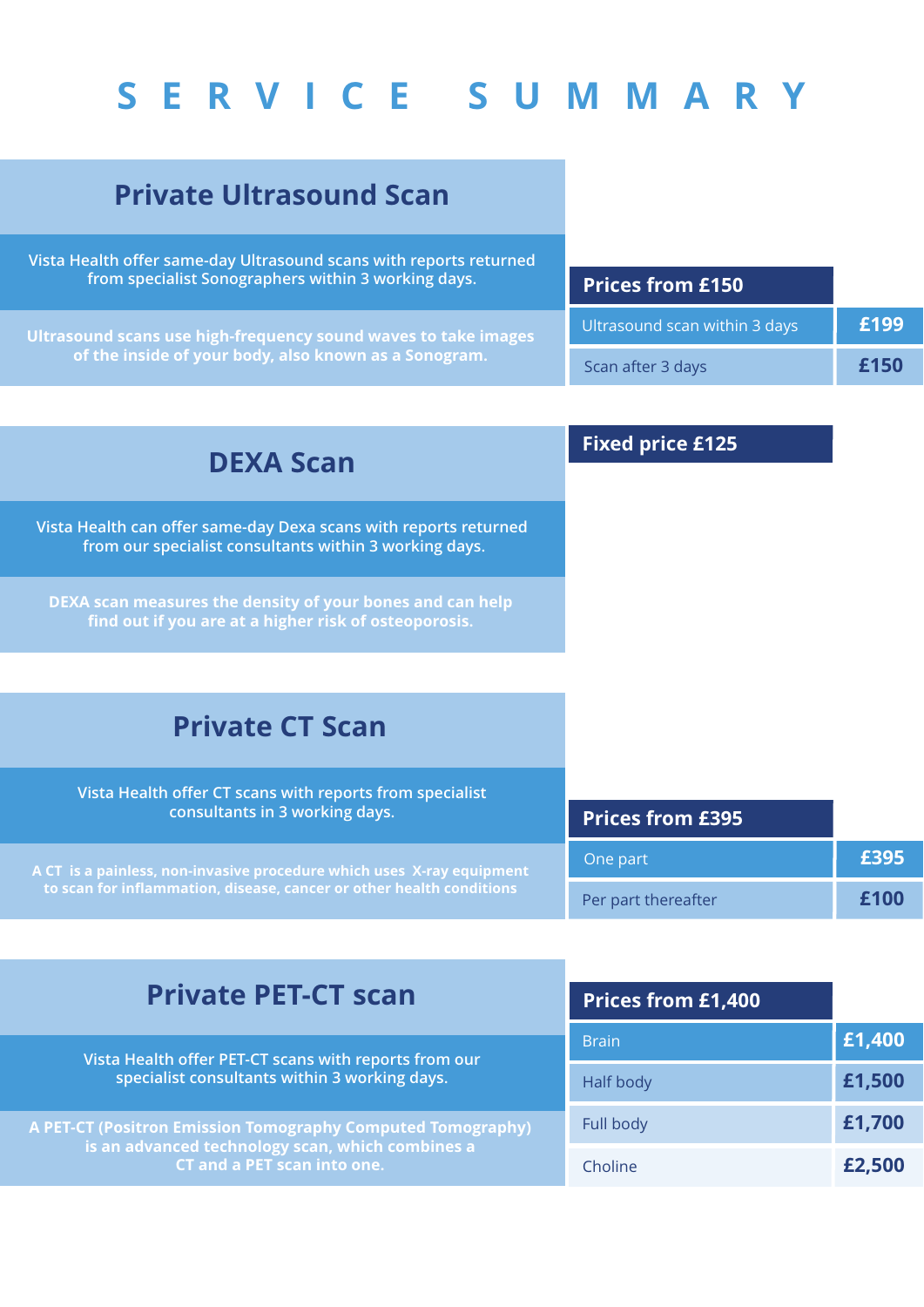## **Private X-ray Scan**

**Vista Health can offer fast access to X-ray scans with reports from expert Radiologists within 3 working days.**

**An X-ray is a quick and painless diagnostic test to take pictures of the inside of your body.**

### **Private Blood Pressure Monitoring**

**Vista Health offer up to 24hr Ambulatory Blood Pressure Monitoring to give you an accurate measure of your blood pressure over a period of time.**

**It is measured using a Blood Pressure cuff and a digital monitor and is a way of examining if your blood pressure is too high or too low.**

**Fixed price £85**

**Fixed price £75**

| <b>Private ECG Testing</b>                                                                                                          |                        |      |
|-------------------------------------------------------------------------------------------------------------------------------------|------------------------|------|
| Vista Health offer ECG Testing with reports returned<br>from a qualified ECG analyser in 3 working days.                            | <b>Prices from £55</b> |      |
|                                                                                                                                     | 12 lead                | £55  |
| An ECG (electrocardiogram) is one of the most common heart tests<br>which monitors your heart rate, rhythm and electrical activity. | 24 hours               | £75  |
|                                                                                                                                     | 48 hours               | £150 |
|                                                                                                                                     |                        |      |

### **Private Ear Microsuction**

**Vista Health offer private Ear Microsuction for safe removal of wax and debris from the ear canal.** 

**Microsuction is a procedure performed by using a binocular operating microscope to remove the impacted wax from your ear.**

### **Fixed price £75**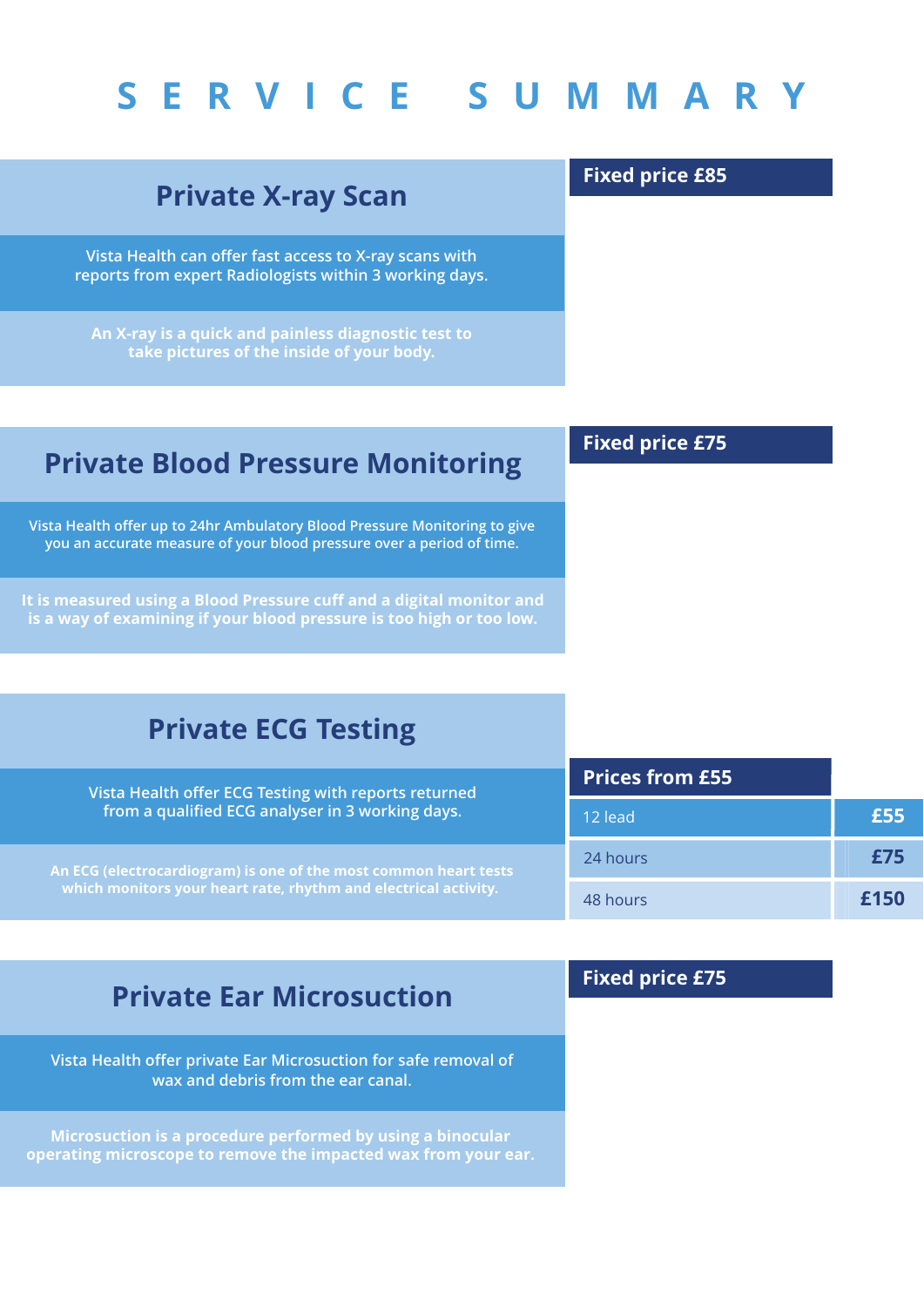| <b>Private Endoscopy</b>                                                                                            | <b>Prices from £200</b>      |        |
|---------------------------------------------------------------------------------------------------------------------|------------------------------|--------|
|                                                                                                                     | Consultation                 | £200   |
|                                                                                                                     | <b>Extended consultation</b> | £250   |
| Vista Health offers endoscopy services from specialist<br>endoscopists with fast access to reports on the same day. | Follow up consultation       | £150   |
|                                                                                                                     | Gastroscopy                  | £1,100 |
| An endoscopy is a procedure to examine the inside of your<br>body using an instrument called an endoscope.          | Flexi-Sigmoidoscopy          | £1,100 |
|                                                                                                                     | Colonoscopy                  | £1,525 |
|                                                                                                                     | Combined procedure           | £2,100 |

### **Private Liver***Multi***Scan**

**Vista Health offers Liver***Multi***Scan® which uses multiparametric MRI to measure liver tissue characteristics.**

**Liver***Multi***Scan® is a non-invasive MRI-based test that provides information about your liver tissue health by measuring levels of fibro-inflammation, fat and iron in your liver.**

### **Fixed price £550**

## **Private Cardiac MRI Scan**

**Vista Health offer cardiac MRI scans with reports returned from a highly experienced cardiac specialist within 3 working days.**

**A cardiac MRI scan shows exceptionally detailed images of your internal organs, including your heart and blood vessels.**

### **Fixed price £750**

Routine cardiac MRI (structure, function and viability of the heart)

### **How do I book an appointment?**

Speak directly to one of our dedicated patient care team directly on **03300 572317** Monday to Friday 8am-8pm, weekends 8am-1pm.

**OR**

Visit **www.vista-health.co.uk** to arrange and pay securely online using our online booking system.

**Vista Health is a leading UK healthcare specialist provider specialising in diagnostic services for the private healthcare market. We focus on providing accessible and affordable services for everyone: helping patients to start their health journey sooner.**